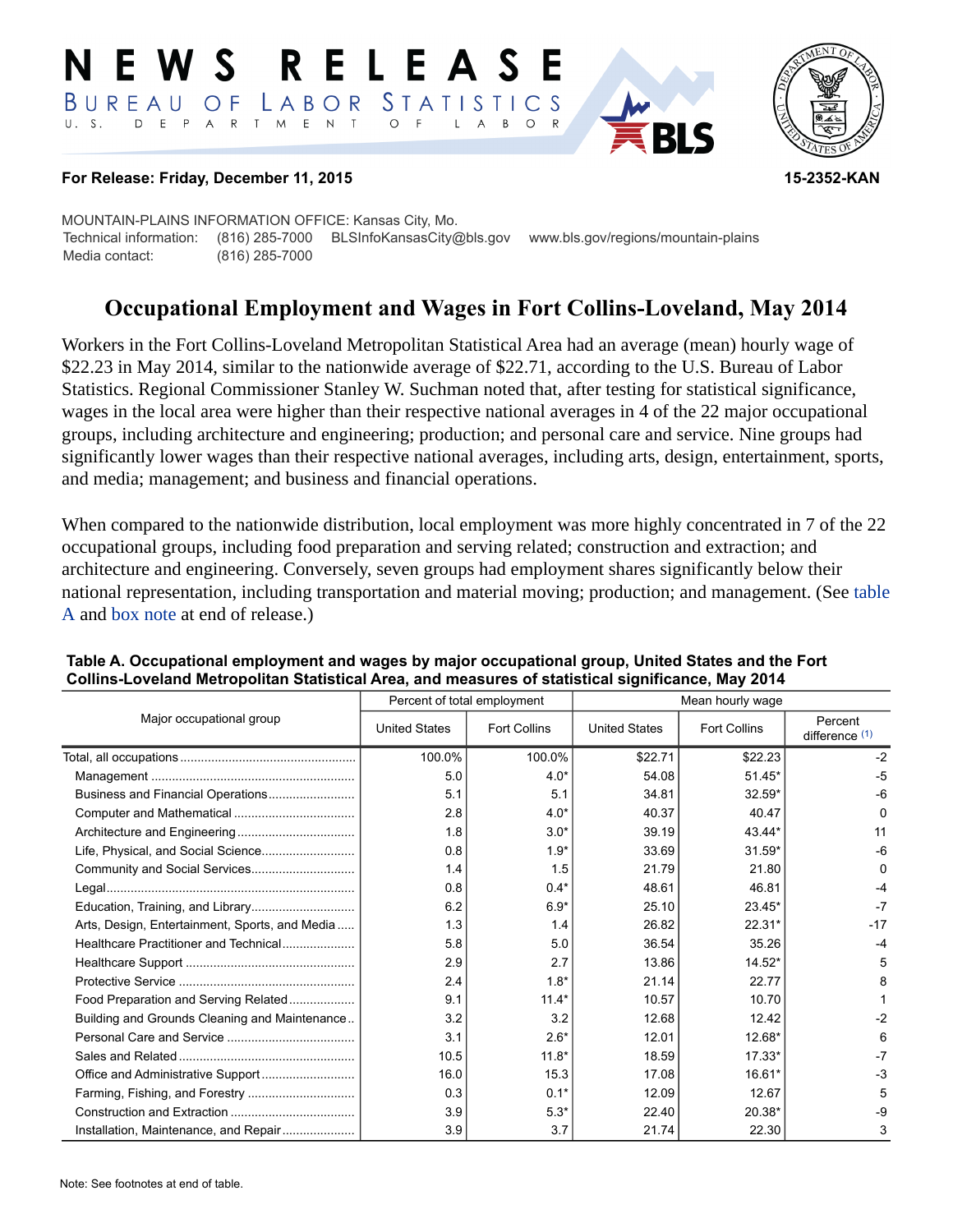#### **Table A. Occupational employment and wages by major occupational group, United States and the Fort Collins-Loveland Metropolitan Statistical Area, and measures of statistical significance, May 2014 - Continued**

| Major occupational group | Percent of total employment |                     | Mean hourly wage     |                     |                           |  |
|--------------------------|-----------------------------|---------------------|----------------------|---------------------|---------------------------|--|
|                          | <b>United States</b>        | <b>Fort Collins</b> | <b>United States</b> | <b>Fort Collins</b> | Percent<br>difference (1) |  |
|                          | 6.6                         | $4.8*$              | 17.06                | $18.25*$            |                           |  |
|                          | 6.8 l                       | $3.9*$              | 16.57                | $15.25*$            | -8                        |  |

Footnotes:

<span id="page-1-0"></span>(1) A positive percent difference measures how much the mean wage in Fort Collins is above the national mean wage, while a negative difference reflects a lower wage.

\* The percent share of employment or mean hourly wage for this area is significantly different from the national average of all areas at the 90-percent confidence level.

One occupational group—food preparation and serving related—was chosen to illustrate the diversity of data available for any of the 22 major occupational categories. Fort Collins-Loveland had 15,910 jobs in food preparation and serving related, accounting for 11.4 percent of local area employment, significantly higher than the 9.1-percent share nationally. The average hourly wage for this occupational group locally was \$10.70, compared to the national wage of \$10.57.

Some of the largest detailed occupations within the food preparation and serving related group included combined food preparation and serving workers, including fast food (4,950), waiters and waitresses (3,450), and restaurant cooks (1,820). Among the higher paying jobs were chefs and head cooks and first-line supervisors of food preparation and serving workers, with mean hourly wages of \$21.79 and \$16.87, respectively. At the lower end of the wage scale were dishwashers (\$9.29) and dining room and cafeteria attendants and bartender helpers (\$9.30). (Detailed occupational data for food preparation and serving related are presented in table 1; for a complete listing of detailed occupations available go to [www.bls.gov/oes/2014/](https://www.bls.gov/oes/2014/may/oes_22660.htm) [may/oes\\_22660.htm](https://www.bls.gov/oes/2014/may/oes_22660.htm) .)

Location quotients allow us to explore the occupational make-up of a metropolitan area by comparing the composition of jobs in an area relative to the national average. (See table 1.) For example, a location quotient of 2.0 indicates that an occupation accounts for twice the share of employment in the area than it does nationally. In the Fort Collins-Loveland Metropolitan Statistical Area, above-average concentrations of employment were found in some of the occupations within the food preparation and serving related group. For instance, hosts and hostesses, restaurant, lounge, and coffee shop were employed at 1.9 times the national rate in Fort Collins, and restaurant cooks, at 1.6 times the U.S. average. On the other hand, first-line supervisors of food preparation and serving workers had a location quotient of 1.1 in Fort Collins, indicating that this particular occupation's local and national employment shares were similar.

These statistics are from the Occupational Employment Statistics (OES) survey, a federal-state cooperative program between BLS and State Workforce Agencies, in this case, the Colorado Department of Labor & Employment.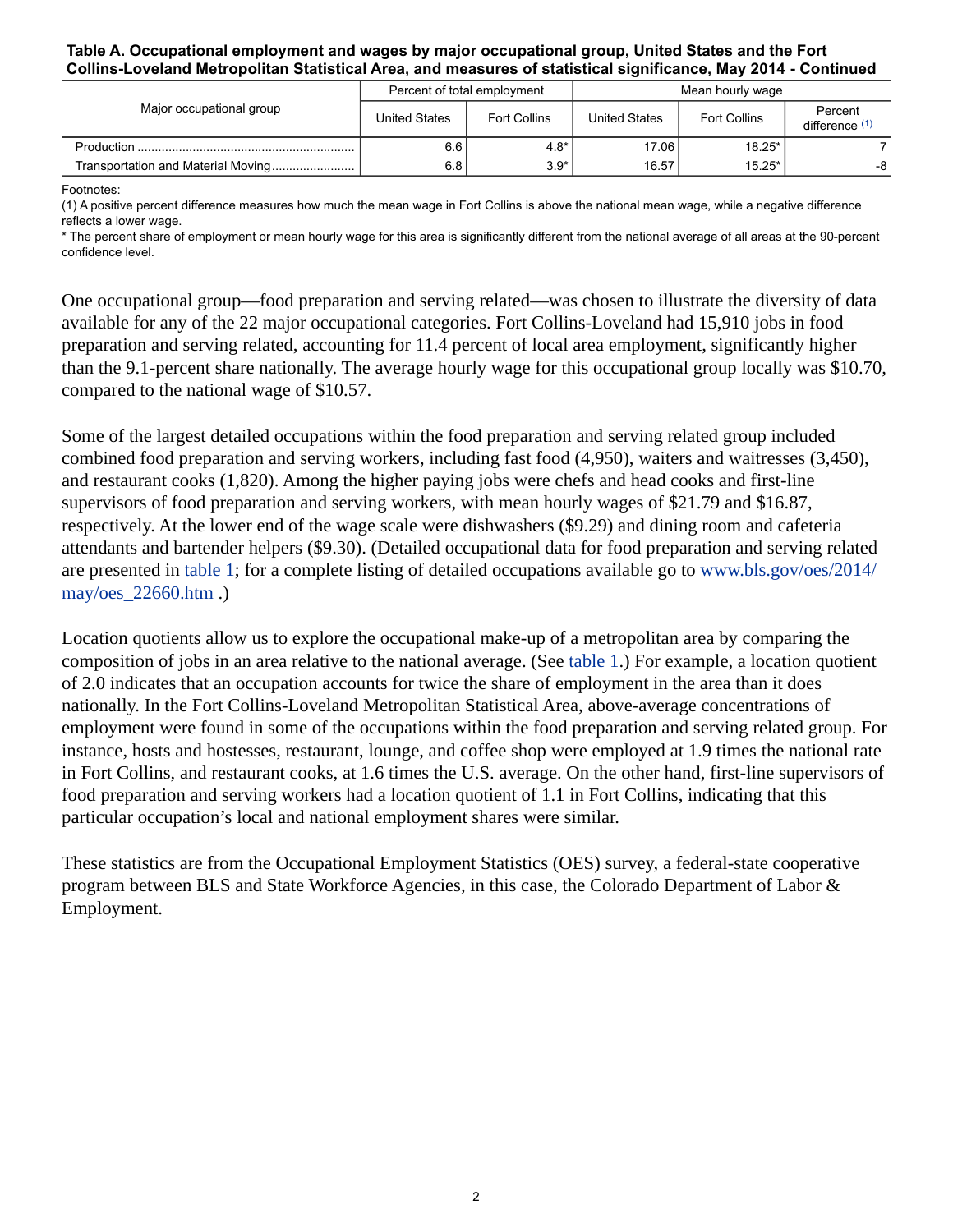## **Note**

<span id="page-2-0"></span>A value that is statistically different from another does not necessarily mean that the difference has economic or practical significance. Statistical significance is concerned with the ability to make confident statements about a universe based on a sample. It is entirely possible that a large difference between two values is not significantly different statistically, while a small difference is, since both the size and heterogeneity of the sample affect the relative error of the data being tested.

## **Technical Note**

The Occupational Employment Statistics (OES) survey is a semiannual mail survey measuring occupational employment and wage rates for wage and salary workers in nonfarm establishments in the United States. Guam, Puerto Rico, and the Virgin Islands are also surveyed, but their data are not included in the national estimates. OES estimates are constructed from a sample of about 1.2 million establishments. Forms are mailed to approximately 200,000 sampled establishments in May and November each year. May 2014 estimates are based on responses from six semiannual panels collected over a 3-year period: May 2014, November 2013, May 2013, November 2012, May 2012, and November 2011. The overall national response rate for the six panels is 74.3 percent based on establishments and 70.5 percent based on weighted sampled employment. The unweighted employment of sampled establishments across all six semiannual panels represents approximately 57.1 percent of total national employment. (Response rates are slightly lower for these estimates due to the federal shutdown in October 2013.) The sample in the Fort Collins-Loveland Metropolitan Statistical Area included 1,856 establishments with a response rate of 74 percent. For more information about OES concepts and methodology, go to [www.bls.gov/news.release/ocwage.tn.htm](https://www.bls.gov/news.release/ocwage.tn.htm).

The OES survey provides estimates of employment and hourly and annual wages for wage and salary workers in 22 major occupational groups and 821 detailed occupations for the nation, states, metropolitan statistical areas, metropolitan divisions, and nonmetropolitan areas. In addition, employment and wage estimates for 94 minor groups and 458 broad occupations are available in the national data. OES data by state and metropolitan/nonmetropolitan area are available from [www.bls.gov/oes/current/oessrcst.htm](https://www.bls.gov/oes/current/oessrcst.htm) and [www.bls.gov/](https://www.bls.gov/oes/current/oessrcma.htm) [oes/current/oessrcma.htm,](https://www.bls.gov/oes/current/oessrcma.htm) respectively.

The May 2014 OES estimates are based on the 2010 Standard Occupational Classification (SOC) system and the 2012 North American Industry Classification System (NAICS). Information about the 2010 SOC is available on the BLS website at [www.bls.gov/soc](https://www.bls.gov/soc) and information about the 2012 NAICS is available at [www.bls.gov/bls/naics.htm.](https://www.bls.gov/bls/naics.htm)

## **Area definitions**

The substate area data published in this release reflect the standards and definitions established by the U.S. Office of Management and Budget.

The **Fort Collins-Loveland, Colo. Metropolitan Statistical Area** includes Larimer County.

## **Additional information**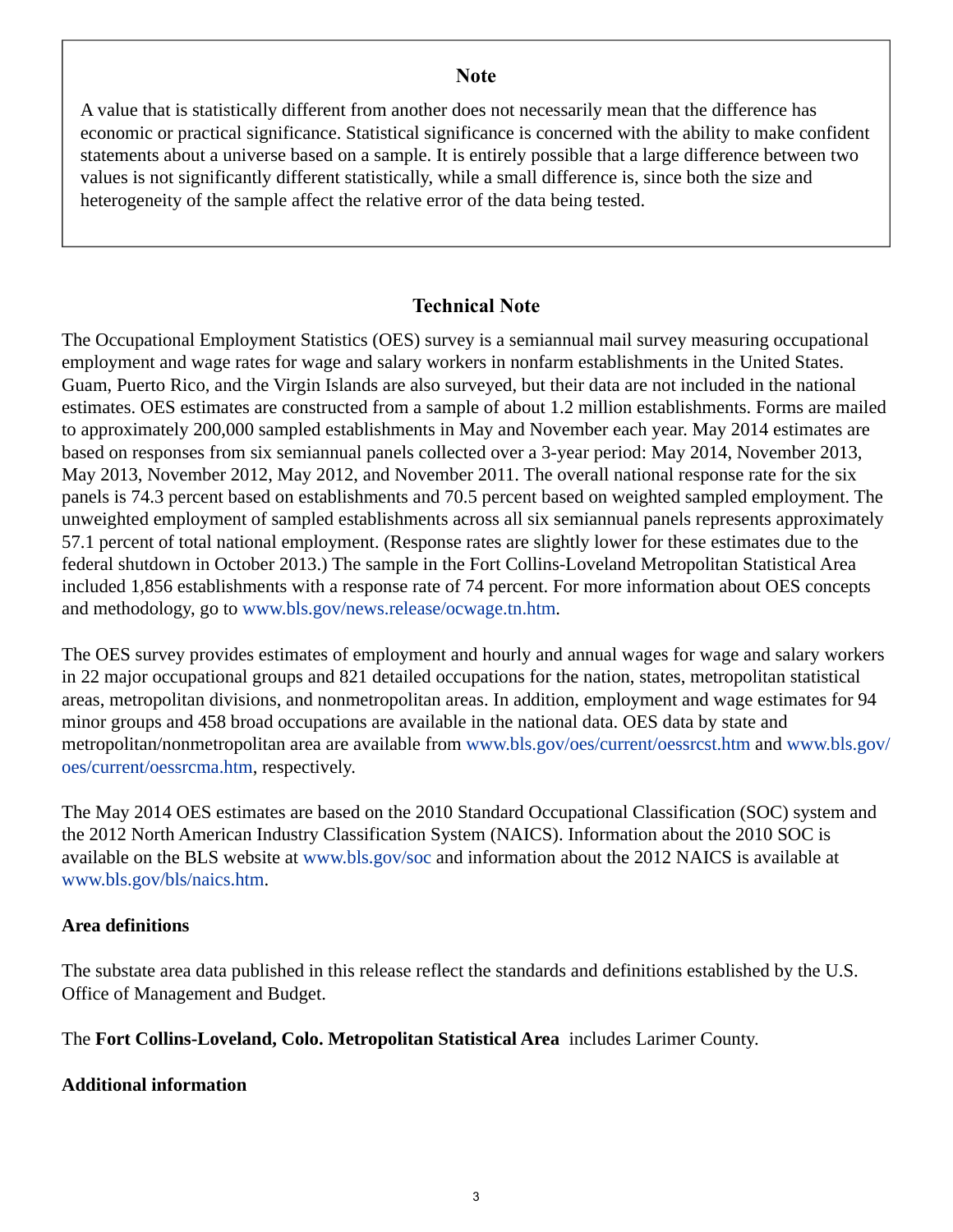OES data are available on our regional web page at [www.bls.gov/regions/mountain-plains.](https://www.bls.gov/regions/mountain-plains) Answers to frequently asked questions about the OES data are available at [www.bls.gov/oes/oes\\_ques.htm](https://www.bls.gov/oes/oes_ques.htm). Detailed technical information about the OES survey is available in our Survey Methods and Reliability Statement on the BLS website at [www.bls.gov/oes/2014/may/methods\\_statement.pdf](https://www.bls.gov/oes/2014/may/methods_statement.pdf).

Information in this release will be made available to sensory impaired individuals upon request . Voice phone: 202-691-5200; Federal Relay Service: 800-877-8339.